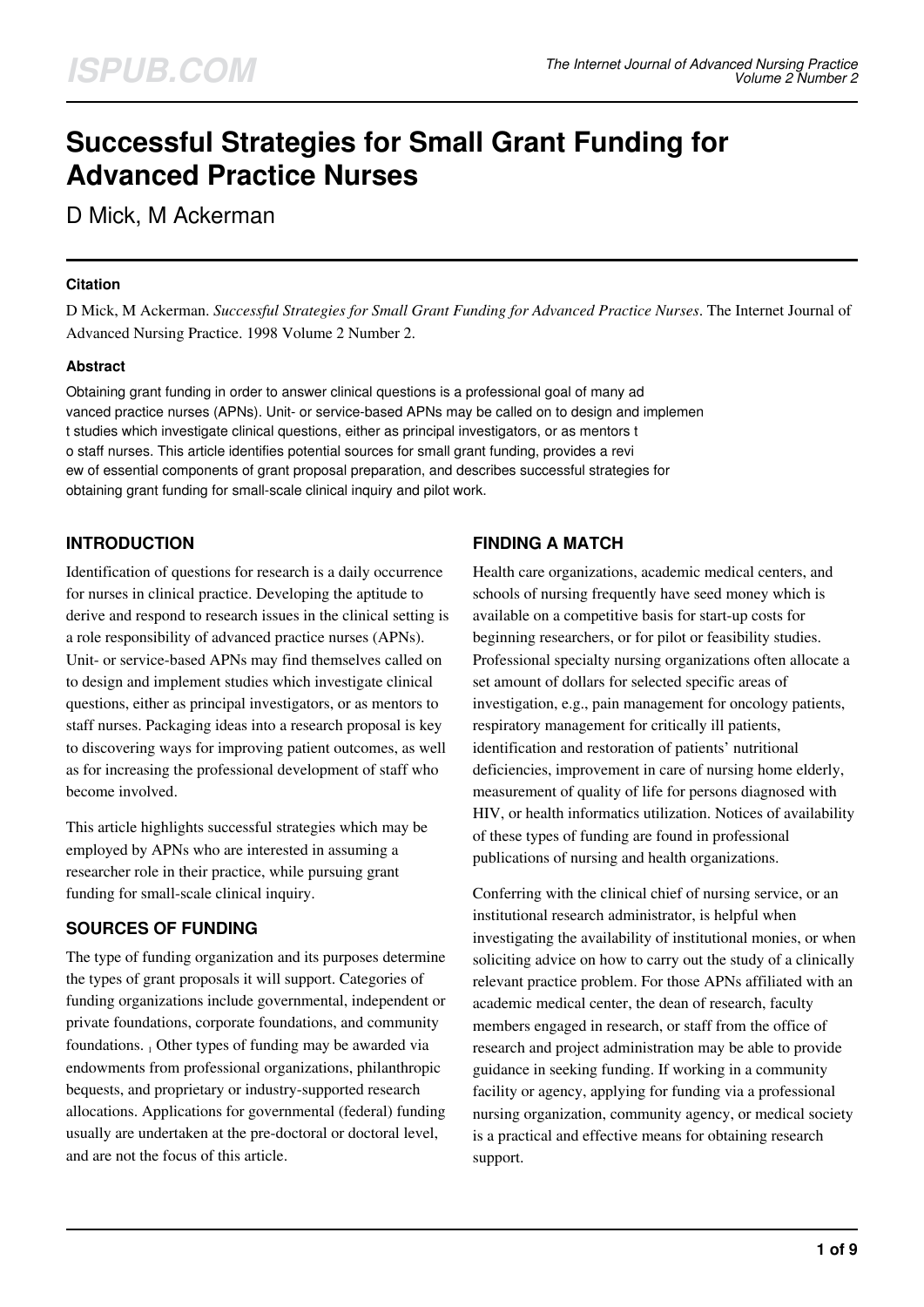# **MAKING THE INTERNET CONNECTION**

The Internet provides numerous links to announcements of government and foundation funding for health care research, with further links to small grant funding information for nursing professionals. Examples of websites for potential funding sources are listed in Table 1.

Table 1: Examples of Websites with Links to Potential Funding Sources

- Sigma Theta Tau International http://www.stti.iupui.edu/research
- American Association of Critical Care Nurses http://www.aacn.org
- American Nurses Association http://www.nursingworld.org
- National League for Nursing http://www.nln.org
- National Institute for Nursing Research http://www.nih.gov/ninr
- Association of Operating Room Nurses http://www.aorn.org/clinical
- Emergency Nurses Association http://www.ena.org
- Society of Critical Care Medicine http://www.sccm.org/grants

# **CHECKING ELIGIBILITY CRITERIA**

In some instances, membership in a professional nursing or health-care related organization is necessary for establishing eligibility for an application for funding. It may be necessary to attend national organization meetings for a predetermined number of years before applying. Sustaining active memberships in more than one chapter of a professional organization is permissible, and may be advantageous when seeking small grant funding. Community foundations often require that an applicant lives within a specified geographic area, or that the area of proposed study meets strictly circumscribed guidelines, e.g., relating to health care of women and children, or care of the elderly. However, many funding organizations require only that the individual researcher present a convincing case for funding of a particular project.

# **STAYING AHEAD OF THE CURVE**

Discovering the "hot" topics, or preferred funding interests

of professional organizations helps to save time and effort in grant proposal preparation. Some funding organizations identify not only the areas which are of interest and potentially fundable, but also will categorize areas in which further investigation is discouraged. This does not mean that it is impossible to find funding for a specific clinical question. However, it pays to do a thorough literature search to ascertain whether or not the question already has been exhaustively researched, and will help to design a study which puts a new spin on an old problem.

Table 2: Essential Components of Grant Proposals

- A. Abstract
- B. Specific aims
	- 1. Describe the study purpose
	- 2. State long-term objectives
	- 3. State hypotheses/research questions
	- 4. Present theoretical framework or rationale
	- 5. State long-term goals or present usefulness
- C. Background and Significance
	- 1. Document previous empirical work
	- 2. Critically analyze existing literature
	- 3. Explicate gaps in literature
- D. Prior Research Experience
	- 1. Describe pilot work, if applicable
	- 2. Demonstrate prior experience in research at any level
	- 3. Characterize clinical expertise
	- 4. Describe past professional presentations
	- 5. Attach copies of prior publications, if available
- E. Research Methods
	- 1. Design
	- 2. Setting and Sample
	- 3. Intervention, if applicable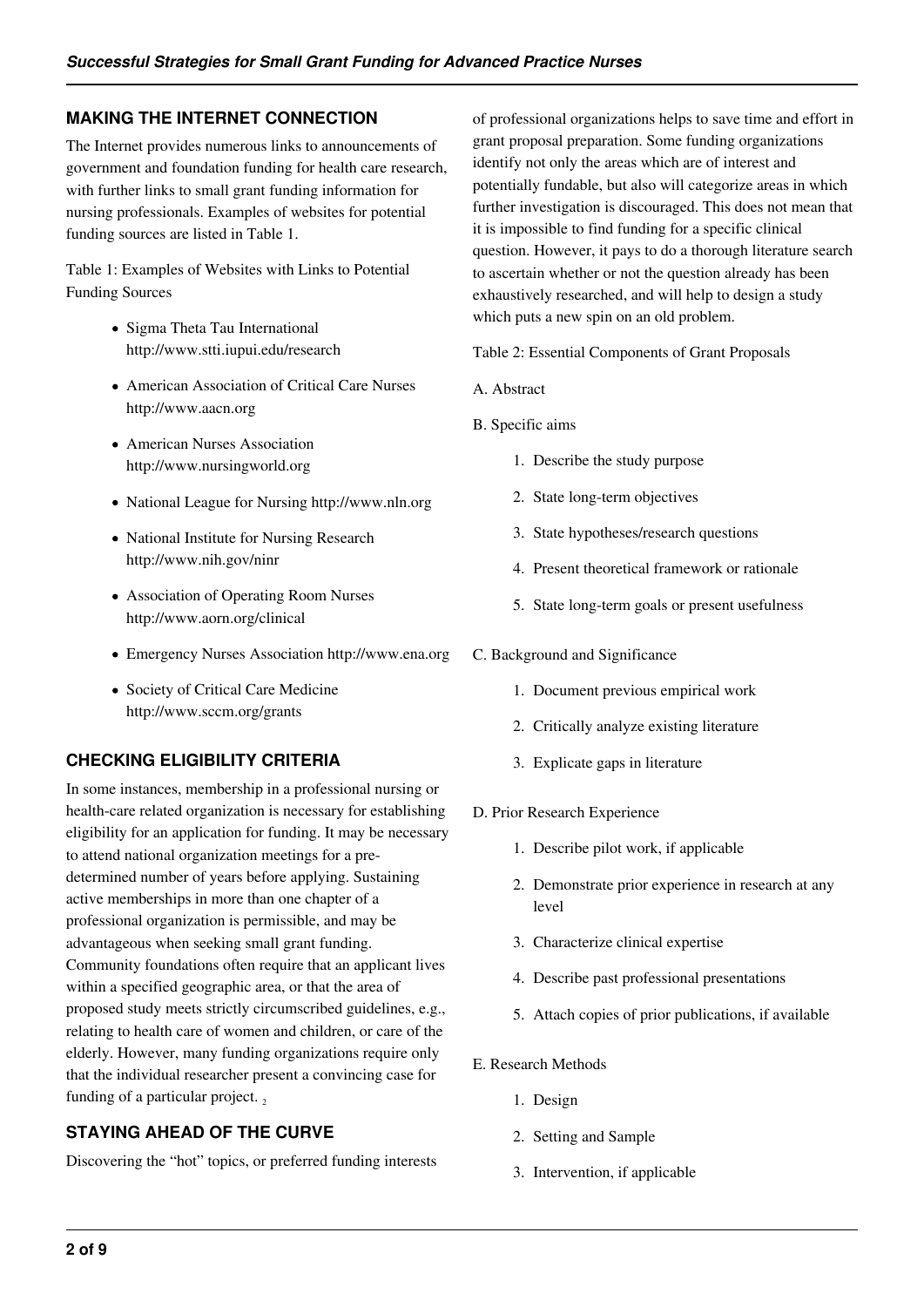- 4. Variables and Measurement
- 5. Procedures
- 6. Data Analysis
- 7. Time Line
- 8. Human Subjects

#### F. Appendices

- 1. Budget
- 2. Biosketches
- 3. Related support
- 4. Resources and Environment
- 5. Letters of support
- 6. Instruments
- 7. Literature cited

#### **GETTING STARTED**

Essential components of grant proposals are illustrated in Table 2. Funding agencies define the maximum number of pages that may be used to contain all elements of a grant proposal. Small grant applications usually are limited to five to ten pages, excluding appendices. Appendices include the proposed study budget, and biosketches of the investigator, co-investigators, consultants, and mentors. Study instruments and literature cited also are contained in an appendix, as are descriptions of institutional resources and environment, letters describing related support, or previously-obtained funding, and letters of support from nursing and/or medical administration, and faculty sponsors, as applicable. Being mindful of time requirements also is necessary for success in funding.  $_3$  Grant applications may be due in May or September, with notification of awards and disbursement of funds approximately three to four months later. Applying for funding after a short-term research project is underway is not always feasible. Reviewers may not look favorably on study timelines which appear to terminate close to the time that funding would be available for disbursement. Counting on reimbursement of alreadyexpended personal monies is not realistic, as grant funding is intended to be used prospectively.

#### **WHAT DO REVIEWERS LOOK FOR?**

Research grant review is a process in which content and research experts are asked to evaluate a proposal based on the potential for augmenting knowledge, and on scientific merit.<sup>4</sup> Ideally, this process also facilitates improvements in patient care.  $<sub>5</sub>$  The grant application is scored on several</sub> different qualifying factors; criteria for acceptance and awards vary among organizations. In general, reviewers will check to see that the application is complete and adheres to all required guidelines. Organization, writing style, and expertise of the researcher also are considered. Feasibility factors of the study, related to overall significance, originality, and scientific merit, as well as achievable sample size, proposed timeline, and available resources, are considered.  $4, 6$ 

The experienced and competent reviewer will deliver an objective critique which addresses both positive and negative features of the proposal. Strengths are highlighted, while suggestions for areas for improvement are presented in a nonjudgmental manner. 4 Professional growth and improvement in patient care are outcomes of the review process.

## **THE BROTHER-IN-LAW PRINCIPLE AND THE GRANDMOTHER PRINCIPLE**

A professor of research design once said that in all efforts, a wise researcher first applies the brother-in-law principle to the study design, and later utilizes the grandmother principle when interpreting the study results. If a researcher is unable to explain, in understandable terms, the study and its intended outcomes to his or her brother-in-law, it may be that while the complexity of design is acceptable, the language is too complicated.

Similarly, when the study has been completed, the researcher explains the results to his or her grandmother. If the grandmother says, "I could have told you that would happen", the study probably was over-designed, or may not have needed to be carried out at all. Understanding the state of the art and being sure that a contribution is being made is a foremost consideration of research (Robert Cole, personal communication, February 12, 1998).

Keeping these principles in mind while preparing a grant application helps to maintain language at an understandable level, to streamline study design, and to avoid replication of prior efforts by other researchers.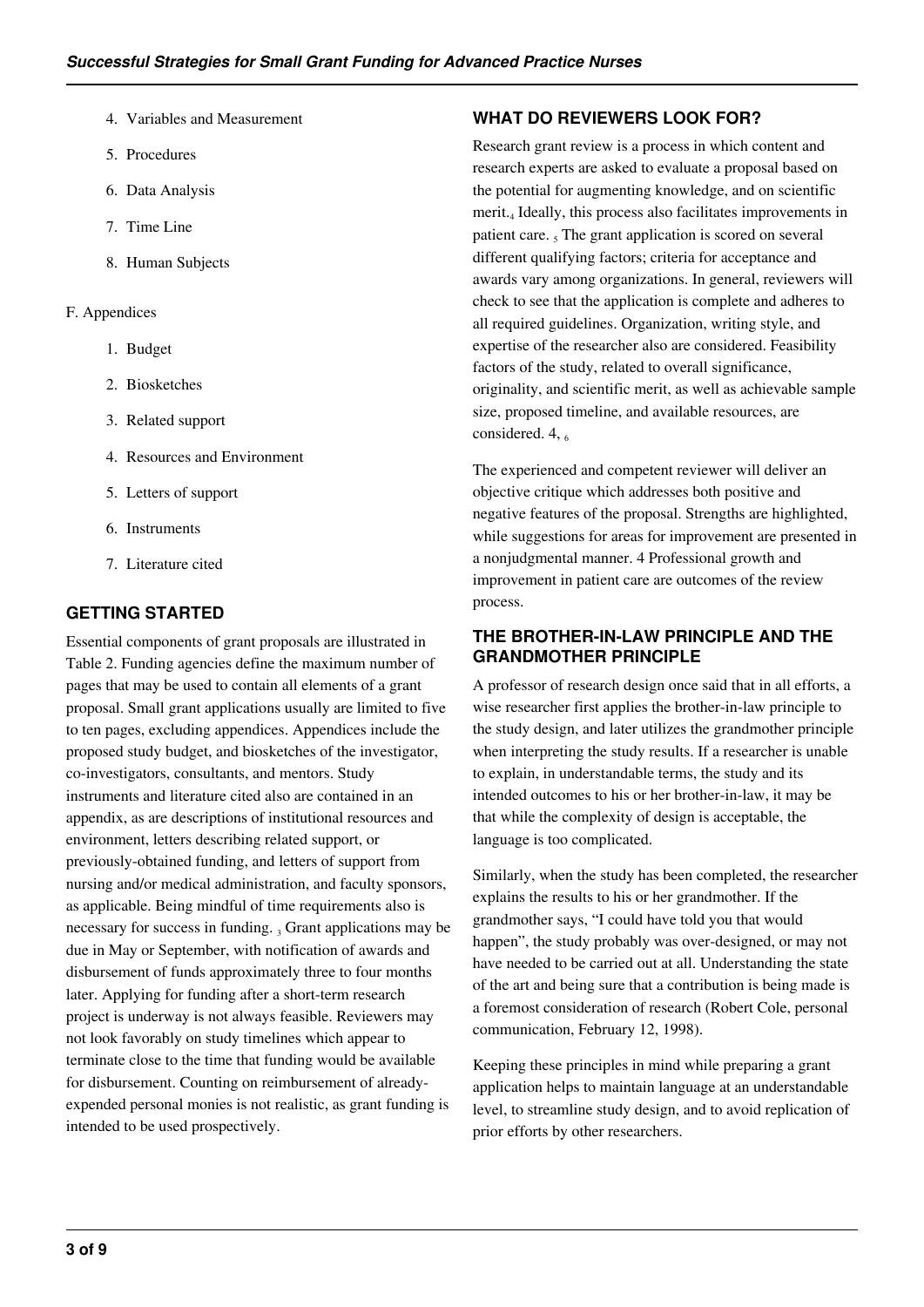# **CONDENSING ESSENTIAL ELEMENTS**

Given the limited number of pages permitted to adequately contain all of the above information, creative page arrangement becomes necessary. Grant preparation instructions will specify whether the font size should 10 or 12 points, and whether the narrative should be double- or single-spaced. In order to avoid rejection, without review, of a grant proposal, it is crucial that the investigator interprets and adheres to these guidelines as literal rules. Margins usually are not addressed in page specifications. Maximizing space by setting page margins to 0.5 inches at both sides, as well as top and bottom, is permissible. Study instruments, with reliability and validity information, are best described in a table or appendix. The study timeline may be illustrated graphically. "Bulleting" or "dot-pointing" hypotheses and research helps to conserve space, and draws the reader's eye. An example of a table depicting organization of the data collection process, noting variables, instruments, and data collection timepoints, is illustrated in Figure 1. Applying the word-processing technique of wrapping text, rather than leaving un-utilized white space on either side of a table or figure, also helps to conserve space on a page.

Figure 1: Organization of the Data Collection Process 12

#### **Figure 1**

| Data<br>Collection | Variable                   | Adm to<br>ICU              | 1 month<br>post DIC | 3 months<br>post DIC |
|--------------------|----------------------------|----------------------------|---------------------|----------------------|
| Predictors         | Age                        |                            |                     |                      |
|                    | Frailty                    | <b>ADL</b>                 |                     |                      |
|                    | Gender                     |                            |                     |                      |
|                    | <b>Illness</b><br>Severity | APS of<br><b>APACHE II</b> |                     |                      |
|                    | <b>Comorbidity</b>         | Charlson<br>Index          |                     |                      |
| Outcome            | Function                   | SF-36                      | SF-36               | SF-36                |

# **STEP BY STEP**

#### 1. Abstract

The proposal abstract should be short, with components arranged in the order of a scientific abstract for publication, as applicable: Background, Objective, Design, Sample and Setting, Intervention, Measurements, Methods, Outcome Measures, and Significance for Practice. An abstract for a grant proposal will not contain Results or Conclusions.

If the abstract is lengthy, too much material on background

and significance may have been included.  $<sub>7</sub>$  Usually, the</sub> abstract for a small grant proposal need not be on a page separate from the body of the proposal; however, individual grant guidelines will provide specific instructions.

#### 2. Specific Aims

This section incorporates explanations of the study purpose, the long-term objectives, hypotheses or research questions, and a description of the long-term usefulness of the project. 7 The theoretical basis or rationale may be included in this section. Each of these components should be clearly labeled, and may be bulleted or dot-pointed. One-sentence paragraphs not only are acceptable in a grant proposal, but also are a means for sustaining the reviewer's interest, and condensing narrative flow.

#### 3. Background and Significance

In this section, the investigator convinces the reviewer that the proposed research is important, that there is a potential benefit for a specific population, or that practice will improve. Existing literature is used to support this premise. A literature review for a small grant application needs to be brief, yet comprehensive. Research reviews, as found in the Annual Review of Nursing Research, provide a valuable example of a framework for both critically analyzing and reporting a wide range of relevant findings. Identification of gaps in the literature supports the case for carrying out new research.

#### 4. Prior Research Experience

If the investigator has already done previous pilot work related to the proposed research topic, a strong argument can be made for extending the research, or for implementing a related intervention. If this is the investigator's first experience as an independent researcher or principal investigator, a description of prior experience in research at any level increases credibility. This prior experience may include completion of a master's research thesis, or literature review, subject recruitment, and data collection for a unitbased clinical trial or nursing study, as well as participation in research utilization. Emphasis on individual clinical expertise, as well as experience in professional presentations, and publications, and scholarly awards or honors, helps to characterize one's competence. Copies of professional publications, including abstracts, should be attached in an appendix. The researcher needs to persuade the reviewers that he or she is capable of carrying out the proposed research.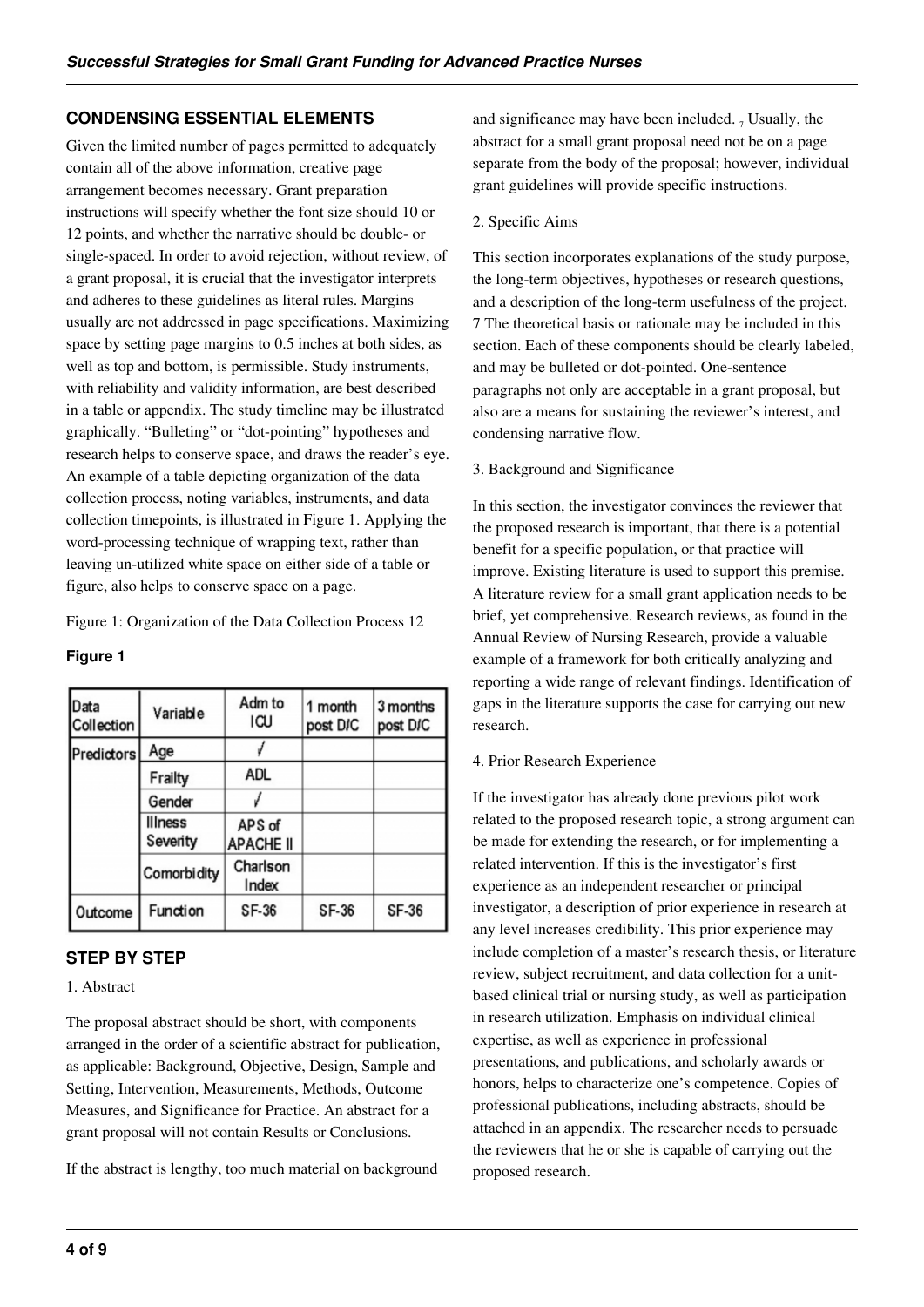#### 5. Research Methods

The explanation of the study design and methods is the heart and soul of the research proposal. Tables depicting the variables to be measured and the proposed study time line will help to conserve space, and often are easier for the reviewer to interpret than lengthy narratives. An explanation of the criteria for identifying potential study subjects (sample), and a description of the location (setting) from which study subjects will be recruited, e.g., inpatient unit, community setting, senior center, may be placed into a twocolumn bulleted format (Table 3).

#### **Figure 2**

#### Table 3: Sample and Setting

| Sample                                                              | Setting      |
|---------------------------------------------------------------------|--------------|
| Patients admitted to an ICU with length of stay $\geq 12$<br>hours. | Surgical ICU |
| Males or Females                                                    | Medical ICU  |
| $Age \geq 65 \text{ years}$                                         | Neuro ICU    |
| Mixed diagnoses                                                     | CVICU        |

Reviewers are interested in seeing a sample size justification, via demonstration of a sample size calculation, <sub>8</sub> or power analysis. <sub>9</sub> County census bureaus, local health departments, and utilization review departments of medical centers are able to provide anonymous demographic data sets which will support the premise that these particular types of study subjects exist, and where they may be found. These demographics can be summarized in two to three sentences, and provide evidence that the desired target population is available, and that the proposed sample size is attainable.

Theoretical or empirical clarification of a proposed intervention, with a chronological explanation of how this intervention will be carried out, is essential. The reviewer will need enough information to determine whether or not the intervention can bring about the intended effect. 7

The procedure section incorporates a detailed description of how an individual study subject will be identified, approached, and enrolled in the study. Whether the investigator or a research assistant will solicit individual participation is necessary information for the reviewers. This information may be conveyed in five to six sentences.

Plans for data analysis for a quantitative study include descriptions of both proposed means for data management, and statistical analyses for testing hypotheses and answering research questions. For a qualitative study, the intended analytic approach, and plans for categorizing and classifying

#### data are described.

Institutional review boards (IRB) will provide individual researchers with guidelines for ensuring protection of human subjects. Templates for informed consent forms are available from the IRB, and incorporate all elements of what a potential study subject needs to know in order to make an informed decision on participation in a study. These components encompass potential risks and benefits, and the likelihood of occurrence of untoward events. An explanation of the possibility of adverse outcomes, and plans for compensation, are included. Incentives for participation, and an anonymity/confidentiality statement are necessary components of the informed consent procedure.

If a study is being carried out in a community setting, e.g., a senior center, or by mail, e.g., mailings sent to a specific population of interest, and the research project is not directly affiliated with a university or academic medical center setting, the process of obtaining consent for participation may be less formalized. When subject participation involves verbal completion or return of a mailed questionnaire or survey, the actual completion or return of the filled-out study instrument represents the study subject's consent to participate. It is prudent, in all cases, to provide an informational letter with identifying details, such as the investigator's name and office telephone number, to all study subjects.

#### 6. Appendices

Guidelines for grant proposals usually specify which necessary components of the proposal may be included in an appendix. Appendices are appropriately used as repositories for additional essential information, including the study budget, biographical sketches of the investigators and consultants, explanations of related support, information on resources and environment, letters of support, institutional review board approval, the study consent, and study instruments. Copies of professional publications also may be included in an appendix.

Agency-specific guidelines and limitations should be examined prior to preparing a grant budget. Some agencies will allow only \$25/hour for statistical consultation; others do not pay indirect costs, such as capital expenses including lights, heat, and telephone use. Funding agencies frequently do not cover computer costs. The more specific a budget is, the more likely it will be well received by the reviewers. Expenses such as copying, postage, printer paper and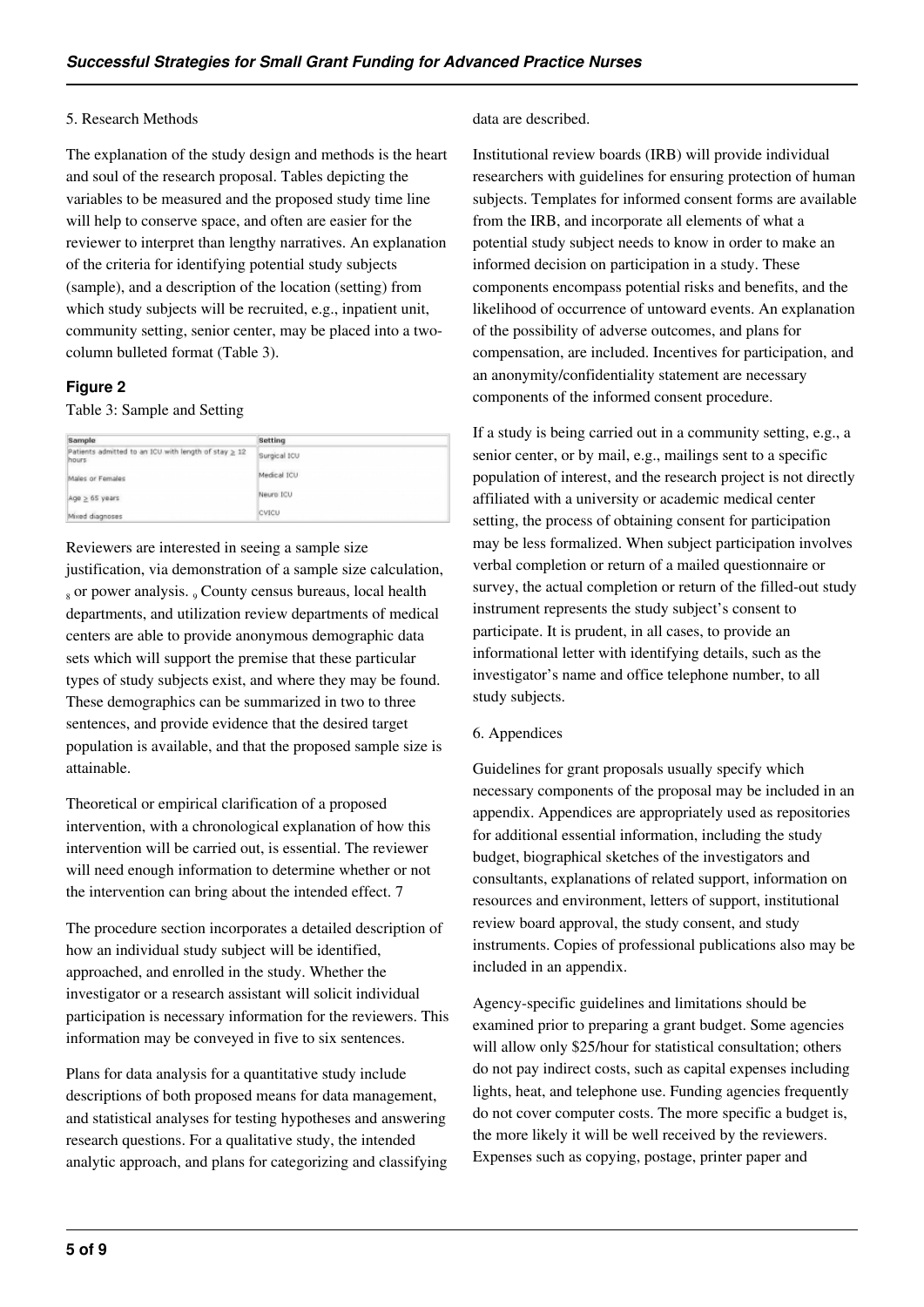envelopes, hourly rates for hiring and training data collectors, audio tapes for recording and transcription, and mileage or transportation costs to data collection sites usually are allowable. Vague statements about "related software" or "state-of-the-art file management systems" are best avoided.

Often, a researcher may apply for more than one grant over a period of several months, and the potential for overlap among budgets needs to be clearly addressed in each proposal. It is helpful to include copies of proposed budgets for other grants for which applications have been submitted, so that reviewers can understand what is needed overall to facilitate implementation and completion of the project. The budgets may overlap in listing of expenses. A first step is to devise a budget for the agency with the largest allowable budget. For the smaller allowable budgets, select the most essential items to be funded. Most agencies will ask if this proposal has been submitted elsewhere, and the researcher can make a statement that the budget will be negotiated if more than one agency funds the research. If the largest budget was funded, and it is adequate to do the research, a smaller grant should be declined. However, the fact that the award was offered still may be listed on a researcher's curriculum vitae, as "declined". Reviewers for funding sources with small amounts of money often are concerned about whether the money available will be adequate to cover the research. The researcher includes a statement that other sources of funding have been solicited, and also specifies how a potential funding shortfall will be met (e.g., personal investment; School of Nursing seed money; alumni funding) (Jean Johnson, personal communication, February 10, 1996). An example of a small grant budget is included in Table 4.

#### **Figure 3**

Table 4: Budget Justification 11

| Copying                   | 96 subjects $x$ 4 questionnaires each = 384<br>questionnaires<br>384 questionnaires $x$ 4 double-sided pages =<br>1536 pages<br>1536 pages x .03/page                                                                                                                                              | 46.08                              |
|---------------------------|----------------------------------------------------------------------------------------------------------------------------------------------------------------------------------------------------------------------------------------------------------------------------------------------------|------------------------------------|
| <b>Supplies</b>           | Large envelopes $x$ 2 mailings $x$ 96 subjects =<br>192 envelopes plus 192 Return envelopes = 384<br>envelopes 384 envelopes X .22<br>Letterhead paper, pens for enclosure<br>File folders 400 @ \$5.00 per 100<br>File cabinet with lock for data storage<br>Computer discs (25) for data storage | 84.48<br>100.00<br>20.00<br>313.00 |
|                           |                                                                                                                                                                                                                                                                                                    | 15.00                              |
|                           | .55 postage for 192 mailings                                                                                                                                                                                                                                                                       | 105.60                             |
| Postage                   | .55 postage for 192 return mailings                                                                                                                                                                                                                                                                | 105.60                             |
|                           | Stamped postcards for follow-up 192 x .25 =                                                                                                                                                                                                                                                        | 48.00                              |
| <b>Telecommunications</b> | Monthly charge for pager \$12.00 x 12 months =<br>(calls from nursing or medical staff related to<br>new patient admissions)                                                                                                                                                                       | 144.00                             |
| Total                     |                                                                                                                                                                                                                                                                                                    | \$981.76                           |

Biosketches are condensed curriculum vitae collected from each investigator, and from consultants. Funding agencies will specify what types of information are to be included, e.g. education, professional experience, prior research experience, previous grants awarded, publications, and honors. Data-based publications are clearly noted as such.

Related support includes any previously awarded grants, or federal pre- or post-doctoral fellowship monies that have been awarded. If the investigator is a student, extramural sources of support such as professional nurse traineeships and monetary awards for academic honors or scholarships that are directly related to the study topic, e.g., a monetary award for a prize-winning poster or paper, are mentioned.

The Office of Research and Project Administration of academic medical centers, as well as other health care institutions, often have "boilerplate" information available on resources and environment, including descriptions of laboratory facilities, access to clinical sites, library resources, office space, and computer facilities. This information is standardized and set into a template which may be copied and pasted into a grant proposal in the appropriate section.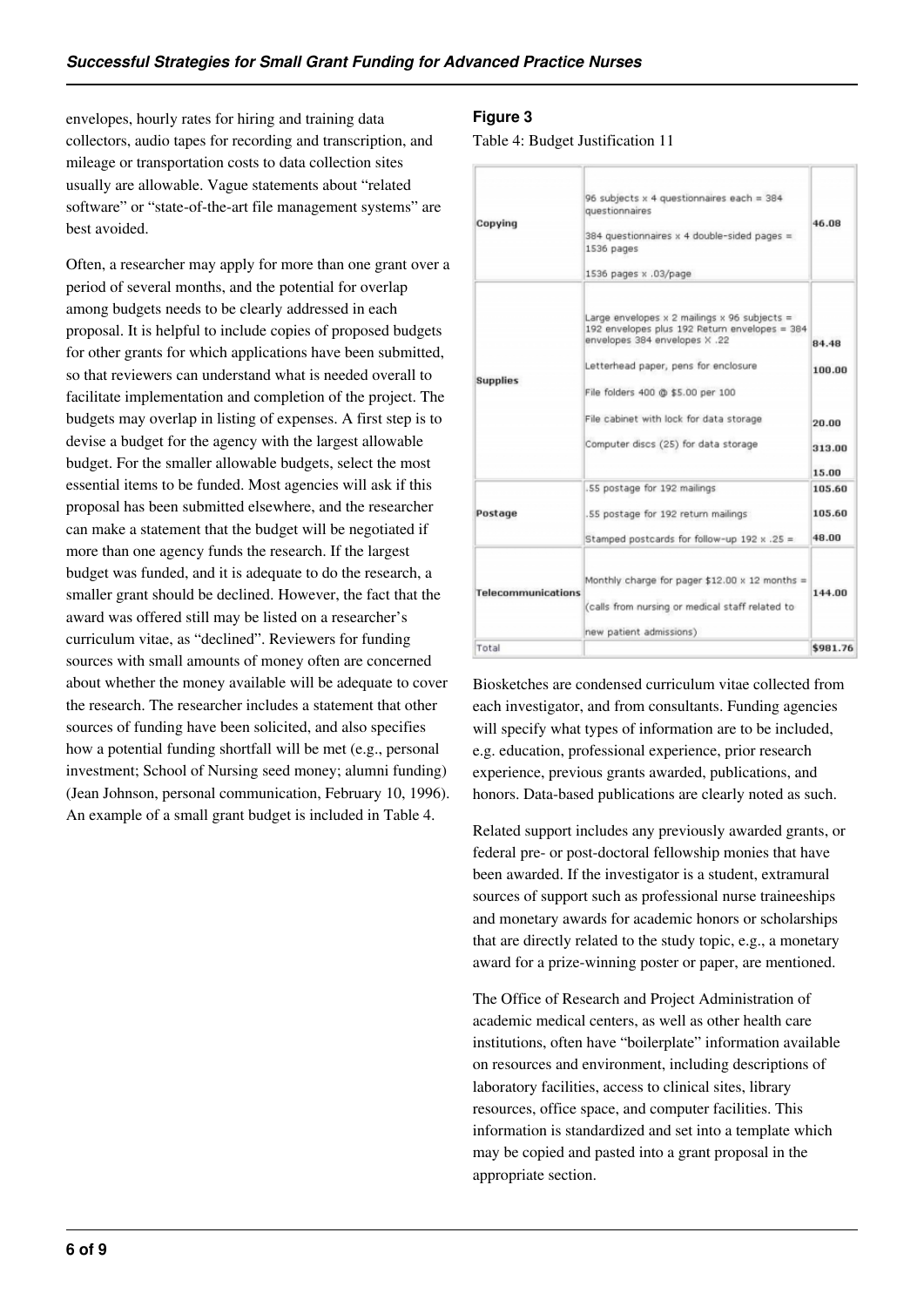Letters of support are solicited from administrators of the sites where the research is expected to be carried out, as well as from persons in positions of nursing leadership, and from medical directors, as applicable. Consultants, faculty members familiar with the research, and mentors also may be asked to provide letters of support for the project. These indicators of support are necessary documentation, which are given to the IRB of an academic medical center in order to demonstrate that persons other than the investigator have evaluated the research plan. After examination of this evidence of outside review, the IRB will assign a number or other identifying feature to the study, and will provide a document that states that the research may commence.

A copy of the study consent is included in an appendix, as well as copies of all study instruments. References, or literature cited, may be noted in a manner in which most space is conserved. Numbering of references in text, and in a reference list at the end of the proposal, rather than spelling out authors' names and year of publication in the narrative text, saves a substantial amount of line space.

# **THE GRANT PROPOSAL AS A LEGAL DOCUMENT**

The funded grant proposal should be regarded as a binding legal document. The funding agency has a right to expect that a project will proceed as described in the proposal, and the investigator expects that the financial support promised will be available. The investigator usually files progress reports, with details of study progress and disclosure of funding distribution, every six months, until the project is completed. <sub>10</sub> Some funding agencies require that a small grant project be finished within one year of funding. If this requirement cannot be met, the investigator must apply for an extension, with an explanation of reasons for delay in completing the project, and a projected date of conclusion. Alterations in the study design must be made in agreement with the funding agency. The investigator usually is asked to sign an agreement, which states the funding agency will be acknowledged in all future publications and presentations that may result from this research.

# **CONVERGING PATHS**

"Clinical research" describes more than bench top basic science.

Studies that have a potential to result in improved patient care and outcomes, and are carried out in a clinical setting, also qualify as clinical research. A multidisciplinary approach to identifying patient needs reveals additional

perspective on researchable questions.

APN presence on the front lines of patient care affords opportunities to interact with biomedical and pharmaceutical company representatives, who may have access to funding for studies with high clinical relevance. One means for gaining research experience is via professional participation with multi-site industry-sponsored clinical trials. These trials may involve testing of new formulations of medications, or studying investigational devices for patient care. Industrysponsored clinical investigations usually are prospectively designed and ready for implementation by researchers at a clinical site. In other instances, a biomedical company representative may request that an APN with expertise in a particular area develop a proposal for testing a new device. Proprietary funding for carrying out a trial may be provided, following proposal review and approval.

A unit-based or service-based APN may have an opportunity to participate as project coordinator for a clinical trial. In this role, the APN collaborates with the site principal investigator (PI), who may be a doctorally-prepared nurse, or an attending physician, in order to implement the study. Because the APN typically has daily contact with a specific cadre of patients, e.g., on a surgical in-patient unit, or in a surgical ambulatory setting, there is an opportunity to both identify prospective study subjects, and to follow these subjects over a period of time.

The APN who is project coordinator for a study that is being carried out on one nursing unit, or with patients specific to one service, may be responsible for assembling a study team of data collectors from among nursing staff, and for coordinating data collection, and record-keeping. In collaboration with the PI, the project coordinator develops the informed consent, according to IRB guidelines. The project coordinator also may supervise the progress of the Clinical Site Agreement (CSA), which is developed by the legal department of the biomedical company, and negotiated with the PI, and the institutional Office of Research and Project Administration.

The biomedical company designates one of their own employees, often a nurse, as a study monitor. This person is responsible for establishing the study at the clinical site, training the data collectors and other study team members in the use of the study instruments and intervention, and following the progress of the study. The project coordinator and the study monitor interact very closely, sometimes on a daily basis, by telephone. The study monitor makes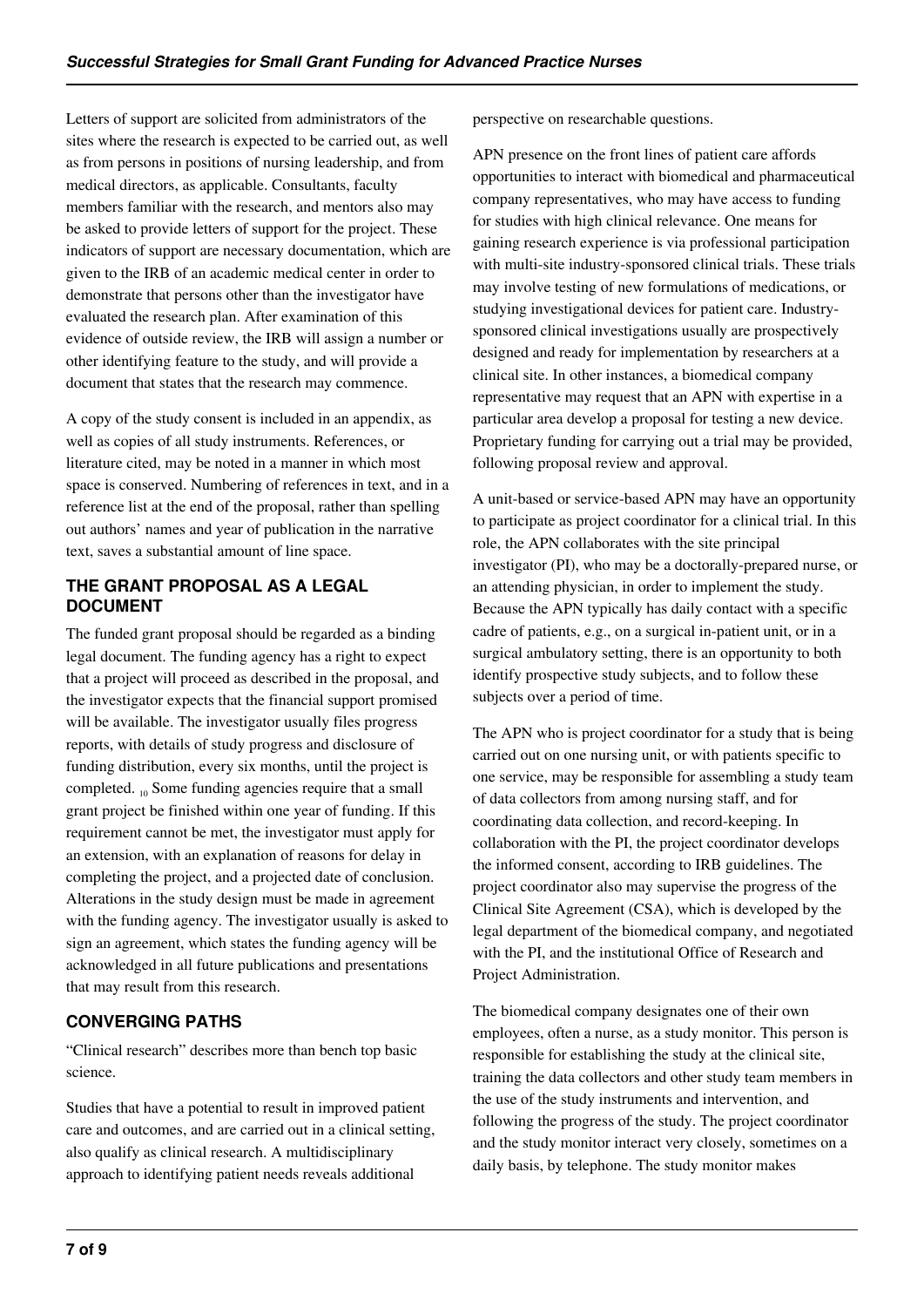scheduled visits to the site for the duration of the study, in order to oversee adherence to the study protocol and informed consent procedures, and examines records for completeness of data. In collaboration with the PI, the project coordinator is responsible for making a decision to discontinue the study, and notifying the study monitor, if adverse events occur.

A caveat with industry-sponsored studies is that the study design needs to be examined closely by the PI, in order to check for methodological flaws, or procedures that may be risky to study participants. The best interests of both patients and investigators are protected in this way.

An APN may start out as a project coordinator in order to gain research experience, and after gaining expertise, will be ready to assume a PI role on a subsequent study. Involvement in industry-sponsored studies provides a meaningful opportunity for APNs to obtain significant research experience prior to undertaking an autonomous research effort. The "lived experience" of participating in an industry-sponsored clinical trial, from negotiating research responsibilities, to examination of study design, to writing the informed consent, to implementing interventions, to managing data collection and record-keeping, is beneficial preparation for writing grant proposals for small grant funding in one's own area of interest.

# **SUMMARY**

This article is a review of essential elements for preparation of a small grant. Keys to success in this enterprise are brevity, clarity, and a realistic budget. If a grant application is not funded on the first try, the reviewers' comments will indicate strong recommendations for areas for improvement. Participation in industry-sponsored clinical trials is a significant means for gaining tangible research experience, and provides a sound basis for future individual research efforts. APNs have the potential to be leaders in conducting clinically based research which will make a difference in patient outcomes. Developing research aptitude, competing for small grant funding, and carrying out patient-centered research are essential steps to improving the health of those entrusted to our care.

#### **References**

1. Frels L. Sources and means of acquiring grant support for selected projects. AANA J 1992; 60:362-4.

2. Frels L. Writing the grant proposal. AANA J 1993; 61:32-5.

3. Ludvigsen, C. How to get a grant. Nurs Times 1994; 90:59.

4. Lindquist RD, Tracy MF, Treat-Jacobson D. Peer review of nursing research proposals. AJCC 1995; 4:59-65.

5. Kim MJ, Felton G. The current generation of research proposals: Reviewers' viewpoints. Nurs Res 1993; 42:118-19.

6. Johnson JE. How to write a winning research proposal: Strategies for nursing executives. J Nurs Admin 1994;  $24(4S)$ :10-11.

7. Tornquist EM, Funk SG. How to write a research grant proposal. Image 1990; 22:44-51.

8. Munro BH. Statistical methods for health care research. 3rd ed. Philadelphia: Lippincott-Raven; 1997.

9. Cohen J. Statistical power analysis for the behavioral sciences. 2nd ed. Hillsdale, NJ: Lawrence Erlbaum Associates; 1988.

10. Forney DF, Evans W. Development of a rural oncology nursing conference: Proposal through implementation. Onc Nurs Forum 1997; 24: 537-43.

11. Mick DJ. Functional outcomes of elderly patients following intensive care. (dissertation). Rochester, NY: University of Rochester, 1998.

12. Mick DJ. Functional outcomes after intensive care among elderly patients. Research grant proposal: Sigma Theta Tau, Iota Kappa Chapter, 1996.